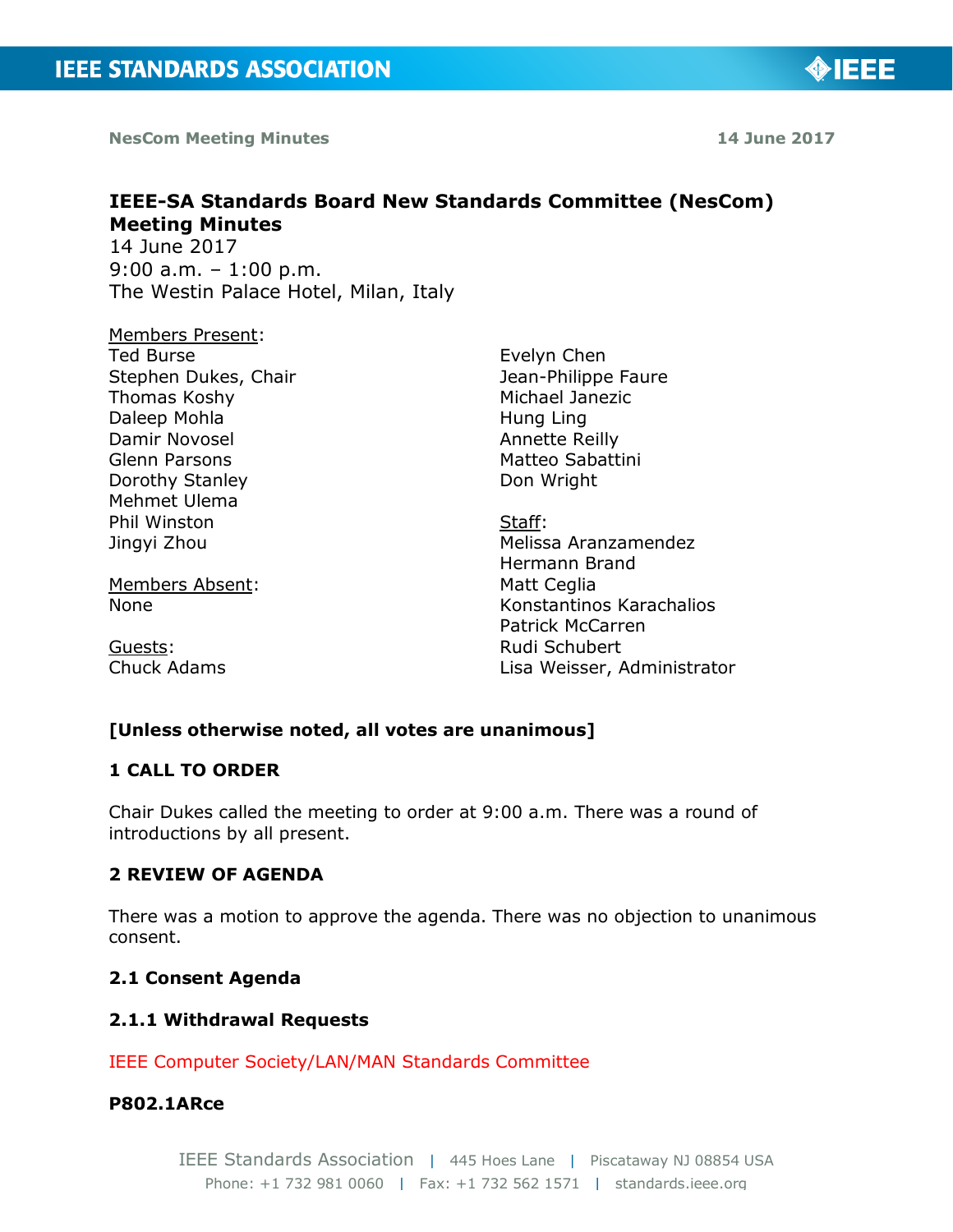Standard for Local and Metropolitan Area Networks - Secure Device Identity Amendment 1: SHA-384 and P-384 Elliptic Curve *Recommendation: Approve PAR withdrawal*

## **P802.15.4-2011/Cor 1**

Standard for Local and Metropolitan Area Networks - Part 15.4: Low-Rate Wireless Personal Area Networks (LR-WPANs) - Corrigendum 1 *Recommendation: Approve PAR withdrawal*

IEEE-SASB Coordinating Committees/SCC20 - Test and Diagnosis for Electronic **Systems** 

## **P1514**

Recommended Practice for the Design and Integration of Fixtures Applied to Generic Test Interfaces of Automatic Test Systems *Recommendation: Approve PAR withdrawal*

## **3 APPROVAL OF MINUTES FROM THE 22 MARCH 2017 NESCOM MEETING**

There was a motion to approve the 22 March 2017 NesCom meeting minutes. There was no objection to unanimous consent.

## **4 PARS FOR DISCUSSION**

## **4.1 Modified PARs**

IEEE Power and Energy Society/Transformers

## **PC57.160**

Guide for the Electrical Measurement of Partial Discharges in High Voltage Bushings and Instrument Transformers *Recommendation: Approve modified PAR*

## **4.2 Extension Requests**

IEEE Computer Society/Microprocessor Standards Committee

### **P1394**

Standard for a High-Performance Serial Bus *Recommendation: Approve request for an extension until December 2019*

### **P1890**

Standard for Error Correction Coding of Flash Memory Using Low-Density Parity Check Codes

*Recommendation: Approve request for an extension until December 2019*

IEEE Communications Society/Standards Development Board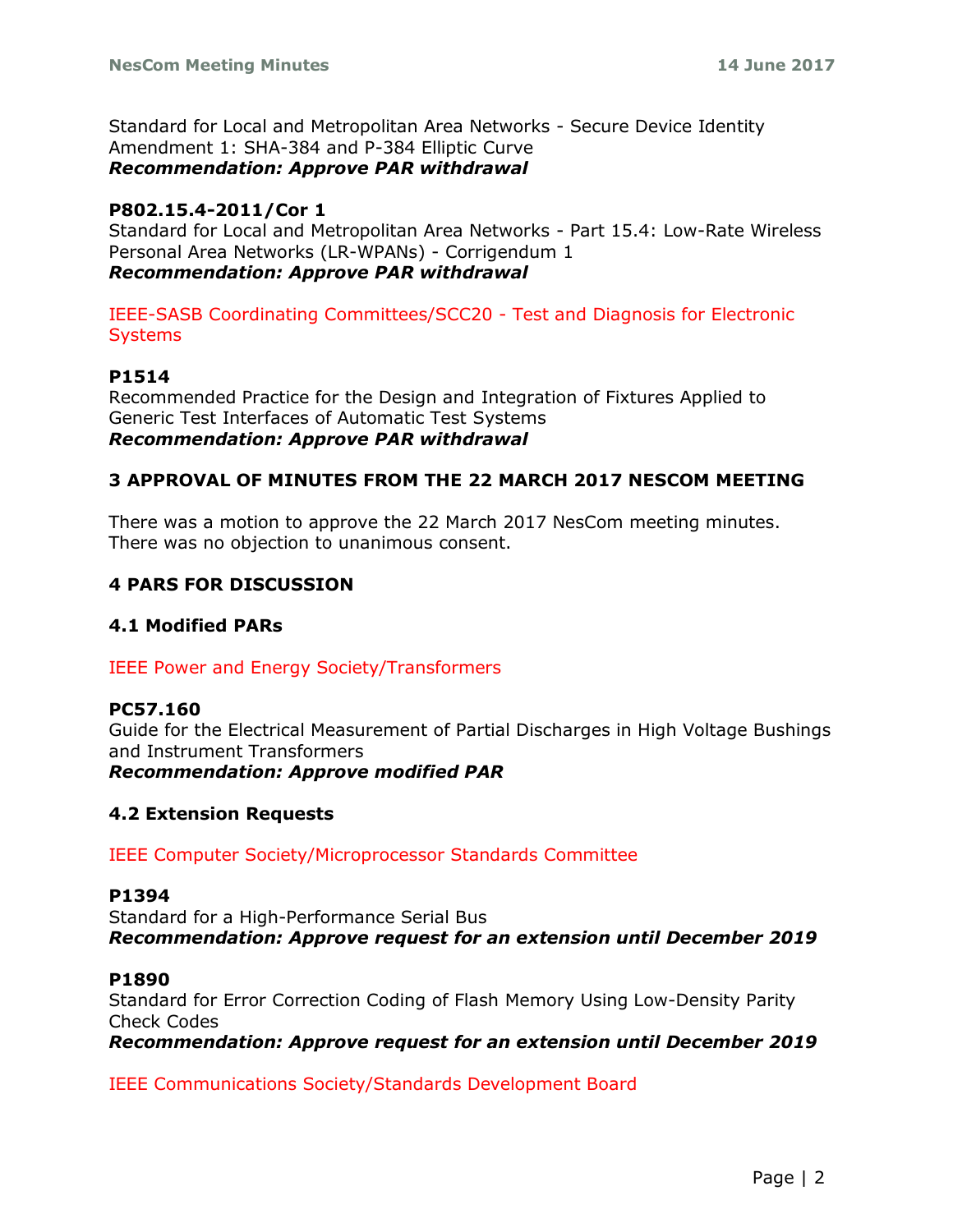### **P269**

Standard for Measuring Electroacoustic Performance of Communication Devices *Recommendation: Approve request for an extension until December 2018*

IEEE Power and Energy Society/Energy Storage & Stationary Battery Committee

### **P2405**

Standard for the Design of Battery Chargers Used in Stationary Applications *Recommendation: Approve request for an extension until December 2020*

IEEE Power and Energy Society/Nuclear Power Engineering

### **P1891**

Standard Criteria for Application of Intelligent Digital Devices to Nuclear Power Generating Stations *Recommendation: Approve request for an extension until December 2019*

IEEE Power and Energy Society/Switchgear

### **PC37.09**

Standard Test Procedure for AC High-Voltage Circuit Breakers with Rated Maximum Voltage above 1000 V

*Recommendation: Approve request for an extension until December 2018*

IEEE Power and Energy Society/Transformers

### **PC57.13.8**

Standard Requirements for Station Service Voltage Transformers *Recommendation: Approve request for an extension until December 2019*

### **PC57.160**

Guide for the Electrical Measurement of Partial Discharges in High Voltage Bushings and Instrument Transformers

*Recommendation: Approve request for an extension until December 2019*

### **4.3 New PARs**

IEEE-SA Board of Governors/Corporate Advisory Group

### **P2418**

Standard for the Framework of Blockchain Use in Internet of Things (IoT) *Recommendation: Approve new PAR until December 2021*

### **P2755.1**

Taxonomy and Classification for Software Based Intelligent Process Automation (SBIPA) Technology *Recommendation: Approve new PAR until December 2021*

Page | 3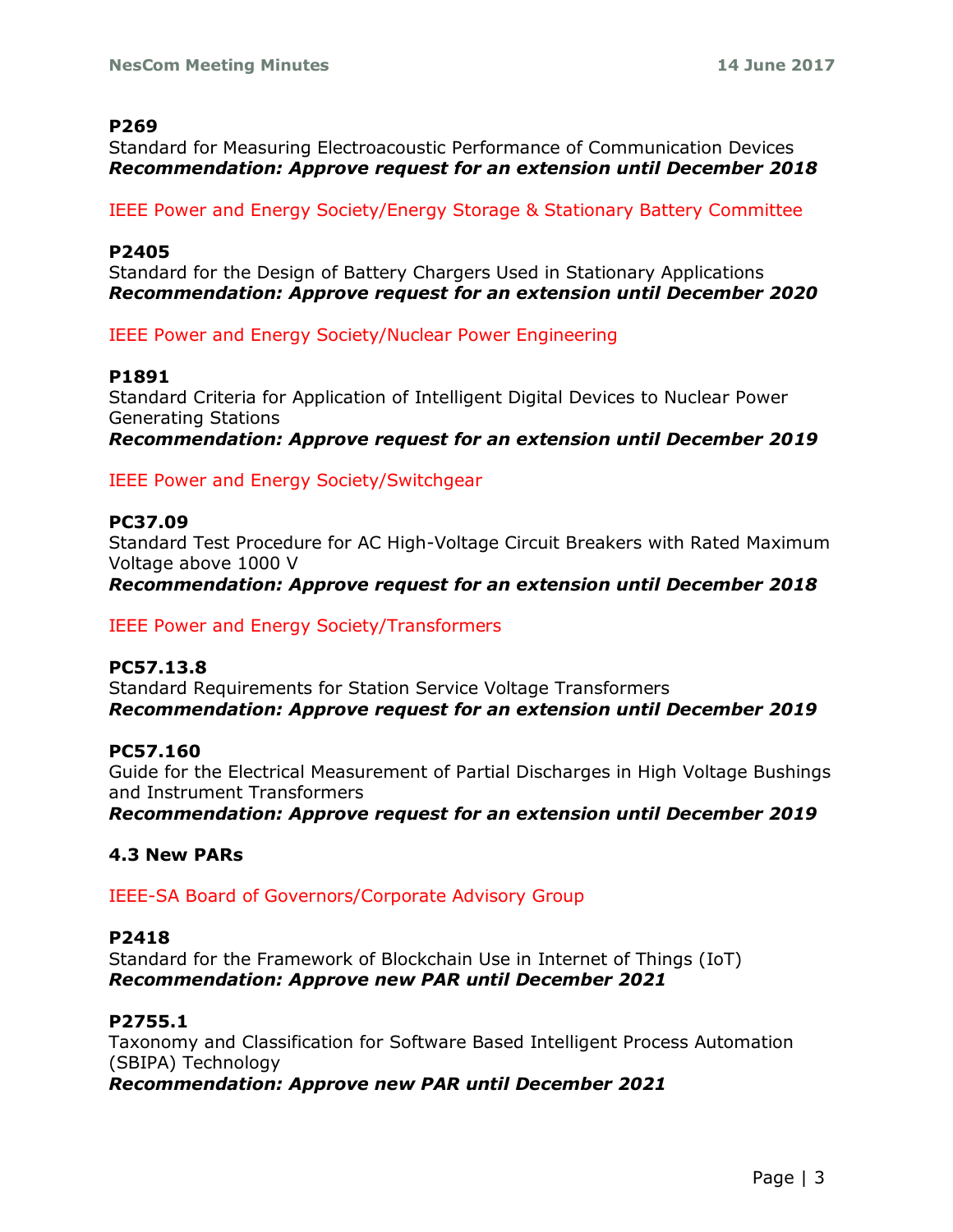## **P7130**

Standard for Quantum Computing Definitions *Recommendation: Approve new PAR until December 2021*

IEEE Computer Society/LAN/MAN Standards Committee

## **P802.21-2017/Cor 1**

Standard for Local and Metropolitan Area Networks - Part 21: Media Independent Services Framework - Corrigendum 1: Clarification of Parameter Definition in Group Session Key Derivation

*Recommendation: Approve new PAR until December 2021*

IEEE Computer Society/Software & Systems Engineering Standards Committee

## **P42030**

Standard for Systems and Software Engineering - Architecture Evaluation *Recommendation: Approve new PAR until December 2021*

IEEE Consumer Electronics Society/Standards Committee

## **P2900**

Standard for Smart Home Security: Overview and Architecture *Recommendation: Approve new PAR until December 2021*

### **P2900.1**

Standard for Smart Home Security: Taxonomy and Definitions *Recommendation: Approve new PAR until December 2021*

IEEE Communications Society/Power Line Communications

### **P1901.1.1**

Standard Test Procedures for IEEE 1901.1 Standard for Medium Frequency (less than 15 MHz) Power Line Communications for Smart Grid Applications *Recommendation: Approve new PAR until December 2021*

IEEE Engineering in Medicine and Biology Society/IEEE 11073 Standards **Committee** 

## **P11073-10428**

Health Informatics - Personal Health Device Communication - Device Specialization - Electronic Stethoscope

*Recommendation: Approve new PAR until December 2021*

IEEE Power and Energy Society/Power System Communications and Cybersecurity

### **P1595**

Standard for Testing and Performance for Optical Phase Conductor (OPPC) for Use on Electrical Utility Power Lines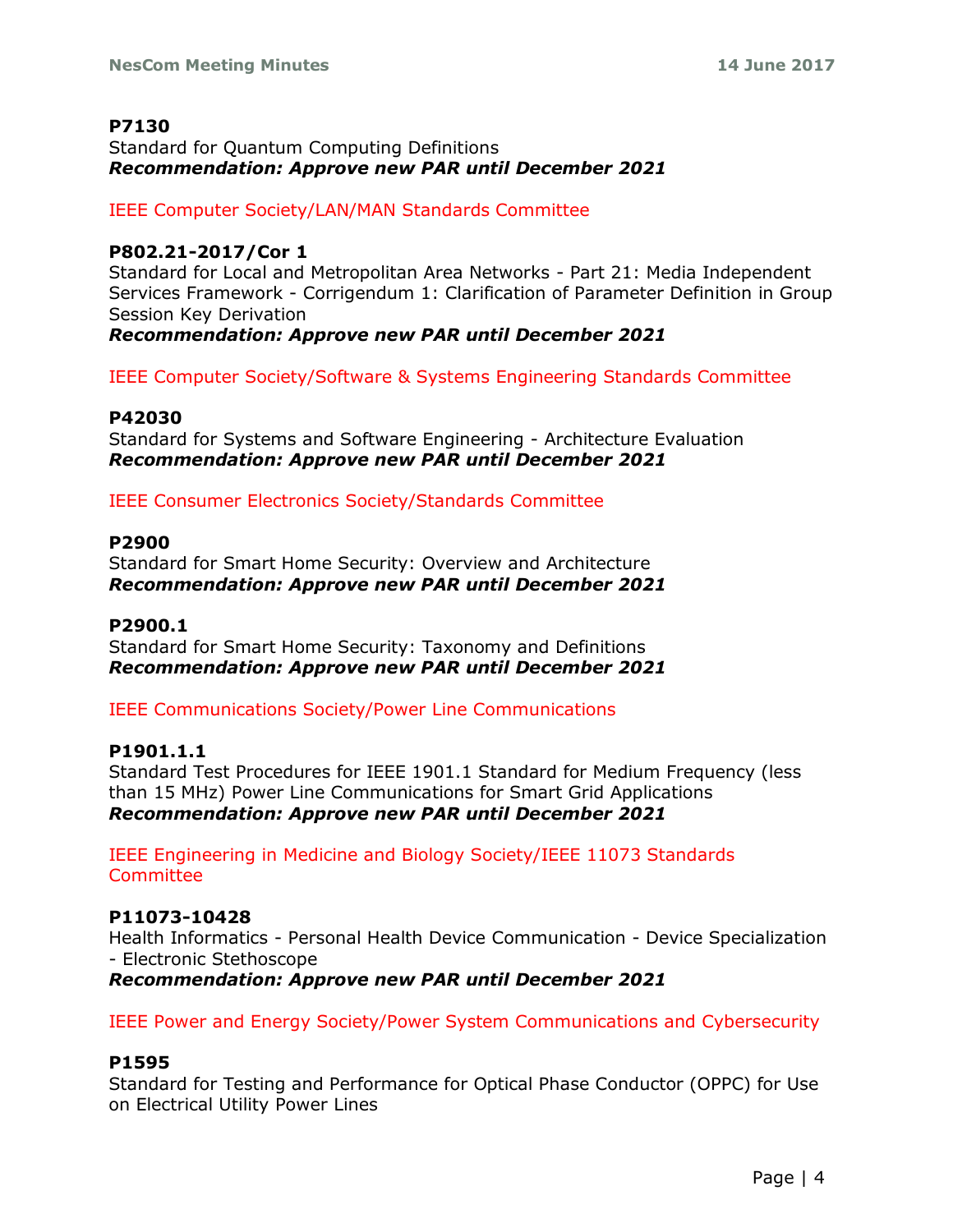## *Recommendation: Approve new PAR until December 2021*

IEEE Power and Energy Society/Power System Instrumentation and Measurements

### **P2426**

Guide for Field Measurement of Fast-Front and Very Fast-Front Overvoltages in Electric Power System

*Recommendation: Approve new PAR until December 2021*

IEEE Power and Energy Society/Surge Protective Devices/High Voltage

### **P2771**

Guide for Parameter Configuration of Arcing Horns of DC Earth Electrode Lines *Recommendation: Approve new PAR until December 2021*

IEEE Power and Energy Society/Switchgear

### **PC37.75**

Standard for Pad-Mounted, Pole-Mounted and Submersible Switchgear Enclosures and Associated Control Enclosures-Coastal and Non-Coastal Environmental **Integrity** 

*Recommendation: Approve new PAR until December 2021*

IEEE Robotics and Automation Society/Standing Committee for Standards

### **P1872.2**

Standard for Autonomous Robotics (AuR) Ontology *Recommendation: Approve new PAR until December 2021 (6 in favor, 3 opposed [Winston, et al.])*

#### **P7008**

Standard for Ethically Driven Nudging for Robotic, Intelligent and Autonomous Systems

*Recommendation: Approve new PAR until December 2021*

IEEE Reliability Society/IEEE Reliability

#### **P7009**

Standard for Fail-Safe Design of Autonomous and Semi-Autonomous Systems *Recommendation: Approve new PAR until December 2021*

IEEE-SASB Coordinating Committees/SCC39 - International Committee on Electromagnetic Safety

#### **P1528.6**

Recommended Practice for Computational Techniques to Determine the Power Density of the Electromagnetic Field Associated with Human Exposure to Wireless Devices and Network Equipment, 6 GHz to 100 GHz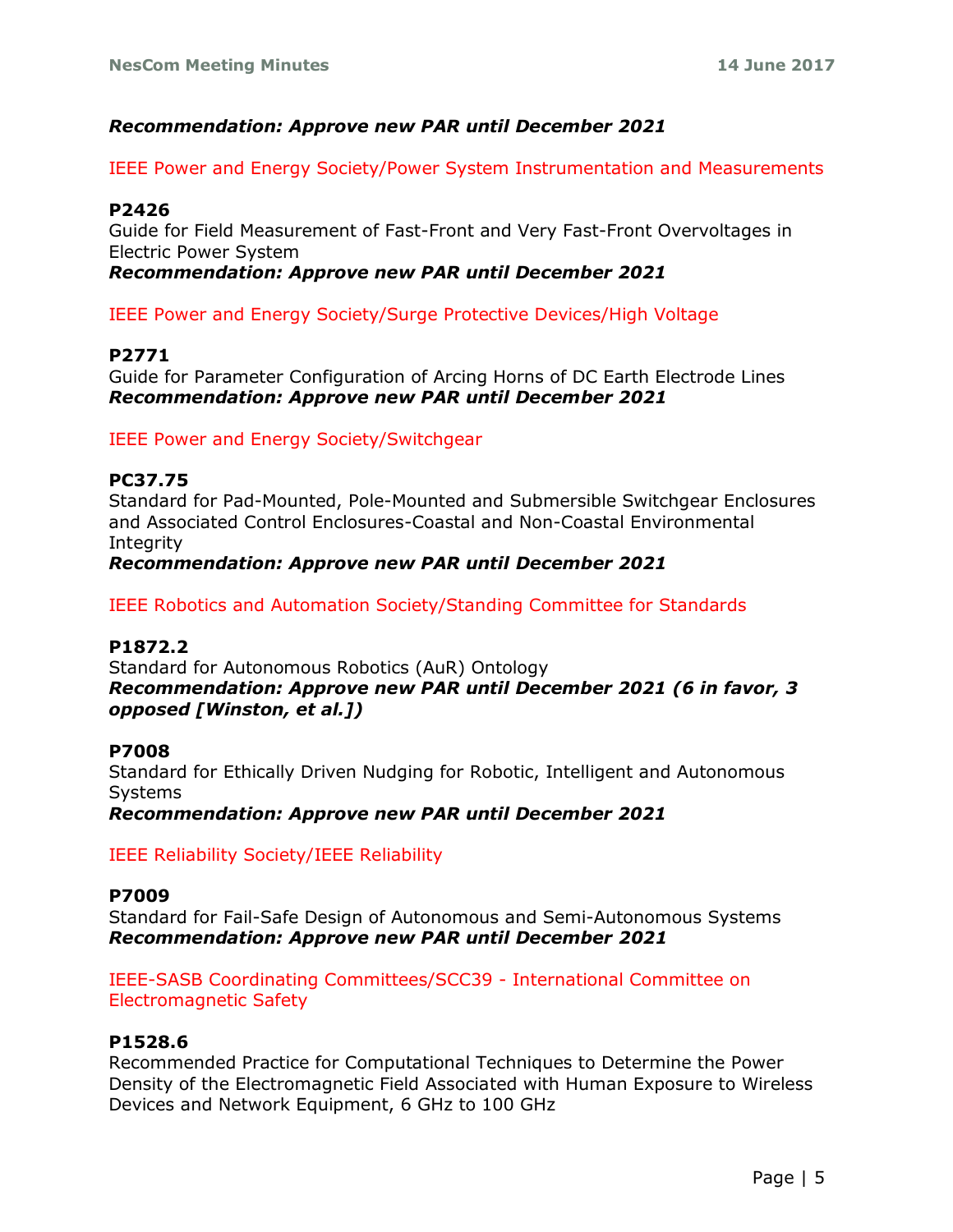## *Recommendation: Approve new PAR until December 2021*

IEEE Sensors Council/Standards Committee

### **P2510**

Standard for Establishing Quality of Data Sensor Parameters in the Internet of Things Environment

*Recommendation: Approve new PAR until December 2021*

IEEE Systems, Man, and Cybernetics Society/Standards Committee

### **P7010**

Wellbeing Metrics Standard for Ethical Artificial Intelligence and Autonomous Systems *Recommendation: Approve new PAR until December 2021*

IEEE Vehicular Technology Society/Intelligent Transportation Systems

## **P1609.2b**

Standard for Wireless Access in Vehicular Environments - Security Services for Applications and Management Messages Amendment *Recommendation: Approve new PAR until December 2021*

## **4.4 PARs for the Revision of Standards**

IEEE Computer Society/Portable Applications

### **P1003.1**

Standard for Information Technology - Portable Operating System Interface (POSIX(R))

## *Recommendation: Approve PAR for the revision of a standard until December 2021*

IEEE Computer Society/Software & Systems Engineering Standards Committee

### **P24748-3**

Systems and Software Engineering-Life Cycle Management-Part 3: Guidelines for the Application of ISO/IEC/IEEE 12207 (Software Life Cycle Processes) *Recommendation: Approve PAR for the revision of a standard until December 2021*

It was noted that there was still an open comment about the type of project this will be (i.e., a guide or a recommended practice) based on several sections on the PAR. Annette Reilly clarified that this is a joint IEEE/ISO/IEC project and the terminology for documents that are not normative standards is not equivalent. It was agreed that the PAR is fine as it is written. It was also agreed that there may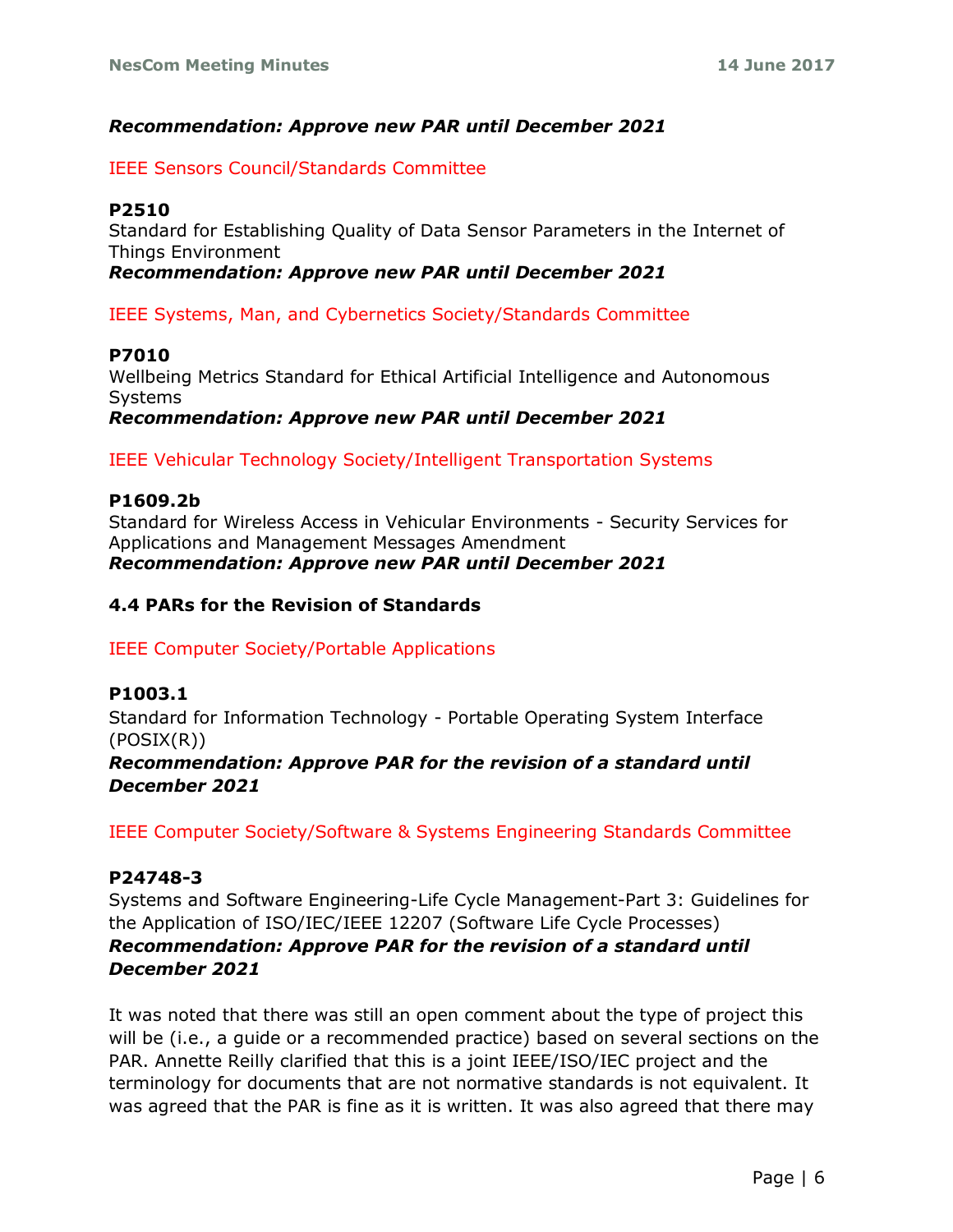be a need to add this type of explanation to the NesCom Conventions and/or as separate educational materials, or to have Annette do a brief presentation about working with ISO.

## **AI: Information about working with ISO/IEC will be added to educational materials and/or the NesCom Conventions.**

IEEE Dielectrics and Electrical Insulation Society/Standards Committee

## **P1523**

Guide for the Application, Maintenance, and Evaluation of Room Temperature Vulcanizing (RTV) Silicone Rubber Coatings for Outdoor Ceramic Insulators *Recommendation: Approve PAR for the revision of a standard until December 2021*

IEEE Power and Energy Society/Switchgear

## **PC37.011**

Guide for the Application of Transient Recovery Voltage for AC High-Voltage Circuit Breakers with Rated Maximum Voltage above 1000 V

## *Recommendation: Approve PAR for the revision of a standard until December 2021*

IEEE Power and Energy Society/Transmission and Distribution

### **P1453**

Voltage Fluctuations/Flicker Standard for the Analysis of Fluctuating Power Installations on Power Systems

## *Recommendation: Approve PAR for the revision of a standard until December 2021*

IEEE Power and Energy Society/Transformers

**PC57.123** Guide for Transformer Loss Measurement *Recommendation: Approve PAR for the revision of a standard until December 2021*

## **PC57.124**

Recommended Practice for the Detection of Partial Discharge and the Measurement of Apparent Charge in Dry-Type Transformers